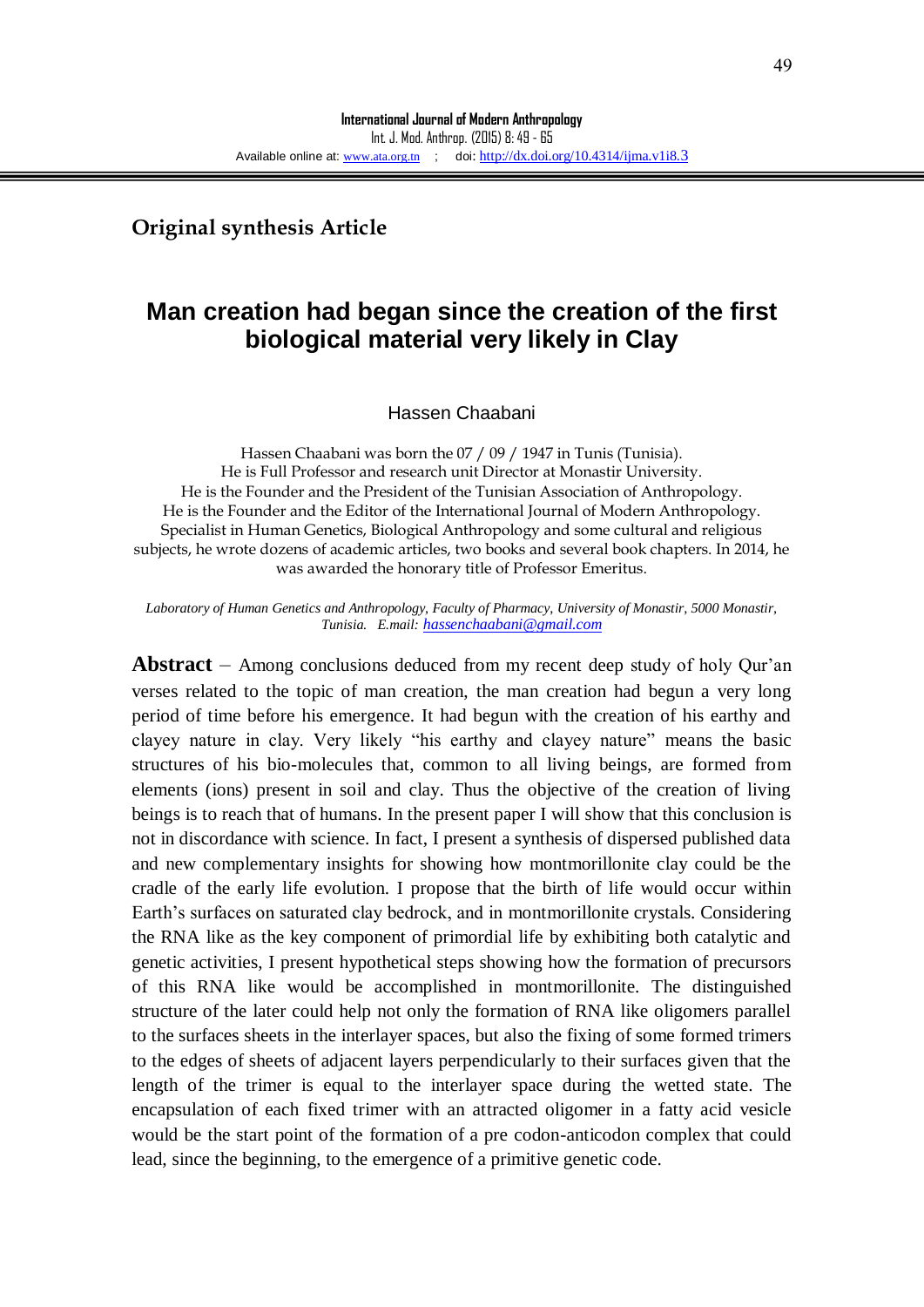**Keywords –** Man creation, Early life evolution, Montmorillonite clay, RNA oligomerization, Codon-anticodon complex, Genetic code.

# **Introduction**

The holy Qur'an verses were verbally revealed by God "Allah" to the Prophet Muhammad (*salla Allahou'alaihi wa sallam*) through the angel Gabriel (Jibril) gradually over a period of approximately 23 years from 609 to 632 CE. The ancient explanations of verses related to the topic of man creation are very superficial and not accurate even at the language level and cannot be accepted particularly if we analyzed deeply all separate verses on this topic together. Thus on the basis of these ancient explanations it seems some discordance between scientific and religious thoughts. But in 2006, after a deep study, I have demonstrated that there is any contradiction between rigorous scientific results on man creation and corresponding holy Qur'an verses (Chaabani 2006). Among conclusions that I have deduced from eloquent terms presented in distinct abridgement of some Qur'an verses, the man creation had begun a very long period of time before his emergence. It had begun with the creation of his earthy and clayey nature in clay. Very likely "his earthy and clayey nature" means the basic structures of his bio-molecules that, common to all living beings, are formed from elements (ions) present in soil and clay. These explanations show that the objective of the creation of living beings is to reach that of humans. In addition, some other verses represent signs of what we designate currently the general or the central idea of biological evolution which is limited to the fact that all living beings on Earth share a common ancestor which had evolved from simple to complex forms. This general concept of evolution was clearly presented in many ancient writings of some Islamic Renaissance scholars in the wider Middle East particularly such as the last one "Ibn Khaldun" who had seen life at 1332-1406 (for review see Chaabani 2011, 2014). In fact this general idea of biological evolution is strongly supported by modern scientific data, but the different mechanisms of this evolution proposed firstly in a detailed theory by "Charles Darwin" in 1859, then by other evolutionists, cannot be proved or denied by the science. In this paper I will present a synthesis scenario, composed by scientific data previously published and new insights, showing that the clay could be the cradle of the creation of the first biological material that after about 3.5 milliards of years of evolution had led to the emergence of modern man.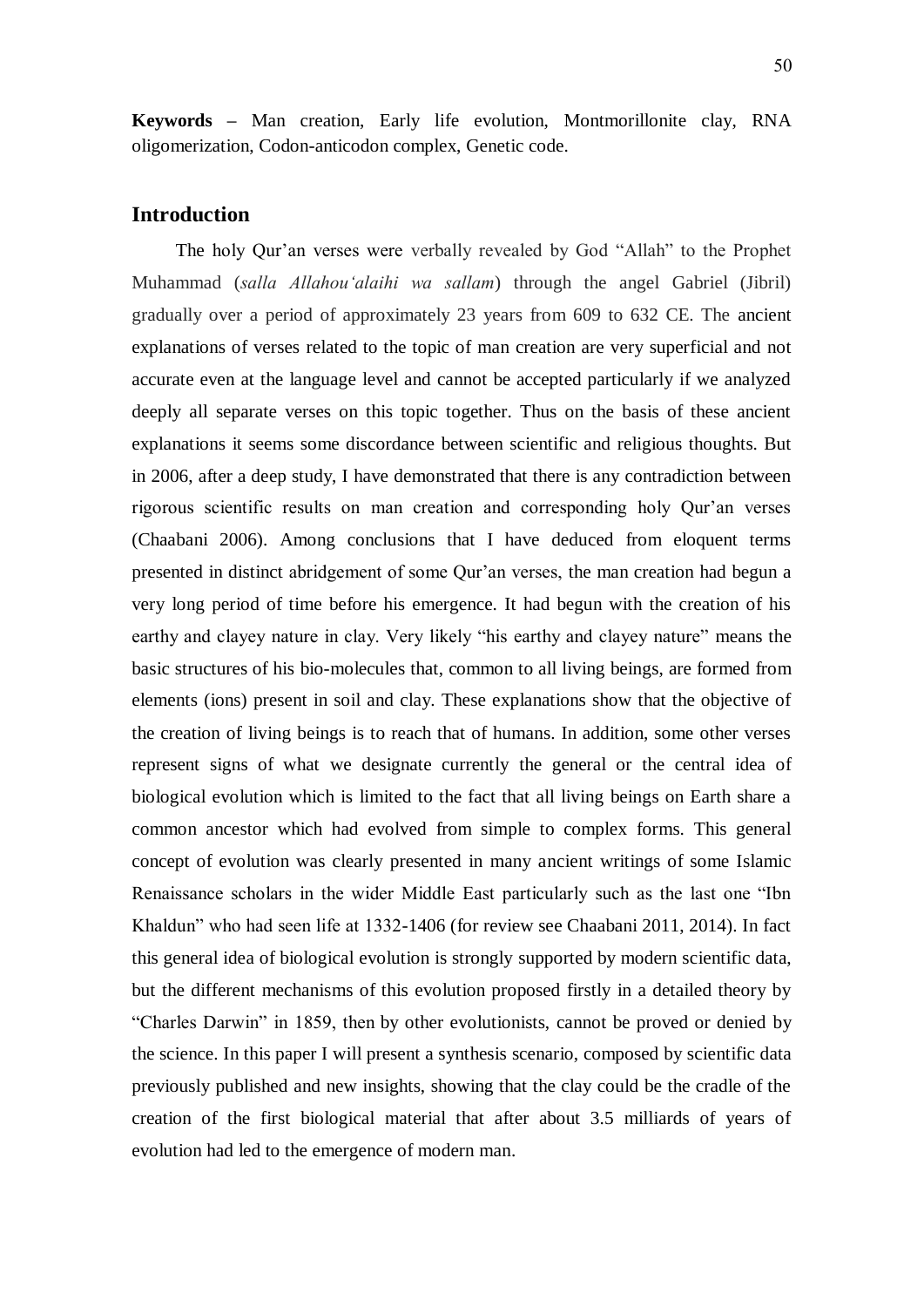## **Current state of scientific knowledge on the early life evolution**

 It is generally thought that the emergence of life on the Earth had begun with the appearance of specific conditions when liquid hydrocarbons and water could meet each other and interact during very long period until syntheses of bio-molecules became possible. These syntheses started with simple molecules such as amino acids or nucleotides had mainly resulted in the formation of macromolecules such as primordial informational polymers and those making up the compartmentalized structures. Then a correspondence between these macromolecules and structures was developed within a complex system, which possesses a mysterious synchronization leading to the emergence of the first pre-cell. However to go into details and explanations about how each of these general major stages had been occurred, numerous hypotheses, theoretical models and experimental studies were carried out, but until now major problems are far from being resolved. In this paper we will limit to two questions: where early life would be created and how the first genetic material would be formed?

 As answer to the first question scientists have presented different hypotheses about the place where the origin of life occurred. According to them life originated at the ocean's edge, under frozen ocean, at deep-sea vents, deep in the earth's crust, or in clay. No one can confirm or deny each of these hypotheses. However in the present paper I will explain why I support the last one and why I prefer add the term "on" for speaking about the fact that early life might be created on and in clay.

 As answer to the second question innumerable studies were carried out particularly those focused on the formation of the first potential genetic polymer. The stage of formation of primordial polymers of nucleic acids is linked to that of proteins in a controversy between nucleic acids-first and proteins-first scenarios, given that the replication of nucleic acids was dependent on protein enzymes and the synthesis of protein enzymes was dependent on nucleic acids. However, a primordial informational polymer of nucleic acids would be the earlier because (1) it could direct the synthesis of its complement from mononucleotides or short oligonucleotides, while no equivalent mechanism was known for the replication of a polypeptide (Woese 1967; Crick 1968; Orgel 1968), and (2) it was revealed for several small RNA that they are able to catalyze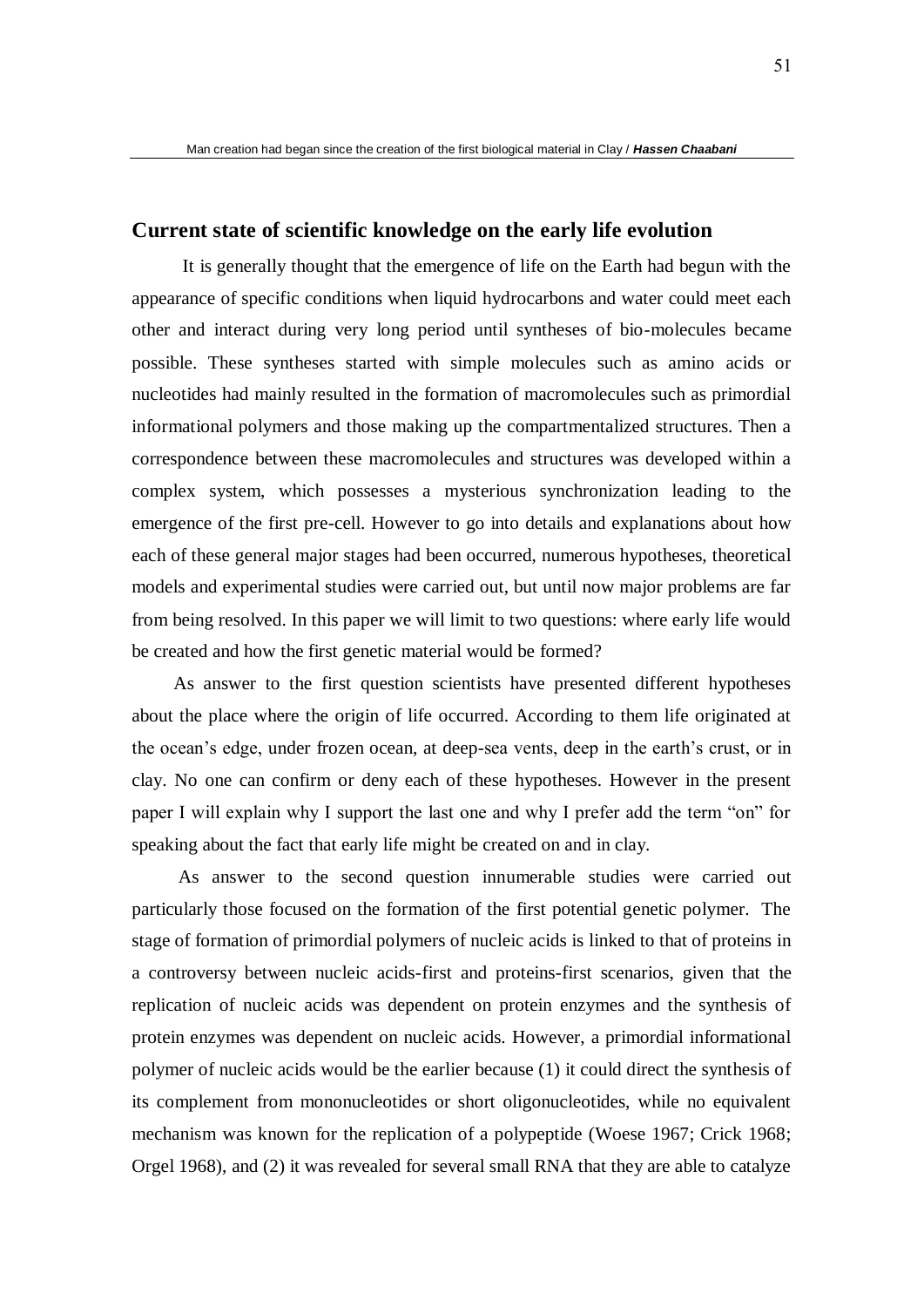certain reactions of protein matrix synthesis and because of their enzymatic activity they are called ribozymes (Cech 1986). Hence, a primodial RNA like would be the most probable potential genetic polymer formed since the beginning of the early life evolution well before the formation of proteins and a DNA like evolved from it. Thus, an "RNA-World" hypothesis was advanced and developed (e. g., Gilbert 1986; Joyce 2002; Orgel 2004). Several more recent discoveries lend further support to the RNA world hypothesis by showing that RNA possesses a remarkable diversity of structural and metabolic functions. For example, I can quote the case of riboswitches recognized as important elements in the control of gene expression (Nahvi *et al*. 2002; Serganov and Nudler 2013), and the case of microRNAs (miRNAs), approximately 21 nucleotide-long, which are non-coding RNAs and considered as key post-transcriptional regulators of gene expression (e. g., Lagos-Quintana *et al*. 2004).

 In the modern world, the polymerization of RNA monomers carries out from nucleoside 5' triphosphate monomers in the presence of DNA template and specific protein enzymes. But under prebiotic conditions and according to RNA-World hypothesis the first RNA polymers had been formed in absence of template and protein enzymes. To identify the pathways for this prebiotic formation many authors have hypothesized the involvement of mineral surfaces and showed that montmorilonite clay can catalyse the oligomerization of this RNA-World (Ferris *et al.* 1996; Huang and Ferris 2006; Joshi *et al.* 2009) and can help supplying a protocell-like compartment such as fatty acid vesicle or clay hydrogel environment (Hanczyc *et al.* 2003, 2007; Yang *et al.* 2013). In continuity with these findings, I will present in this paper complementary proposals showing how distinguished structure and properties of montmontrillonite clay would favorite the emergence of a preliminary background permitting RNAs like to function by triplet since the beginning, and therefore leading to an early development of a primitive genetic code.

### **Early Life might be created on Clay Bedrock**

By dating the rocks in the ever-changing crust, as well as neighbors such as the moon and visiting meteorites, scientists supposed that Earth was formed about 4.54 billion years ago from the swirling dust and gas remnants of an old star's supernova explosion (Brent Dalrymple 2001). Soon after this formation, it is thought that warm oceans gradually formed, from steam escaping from the crust and from volcanic activity and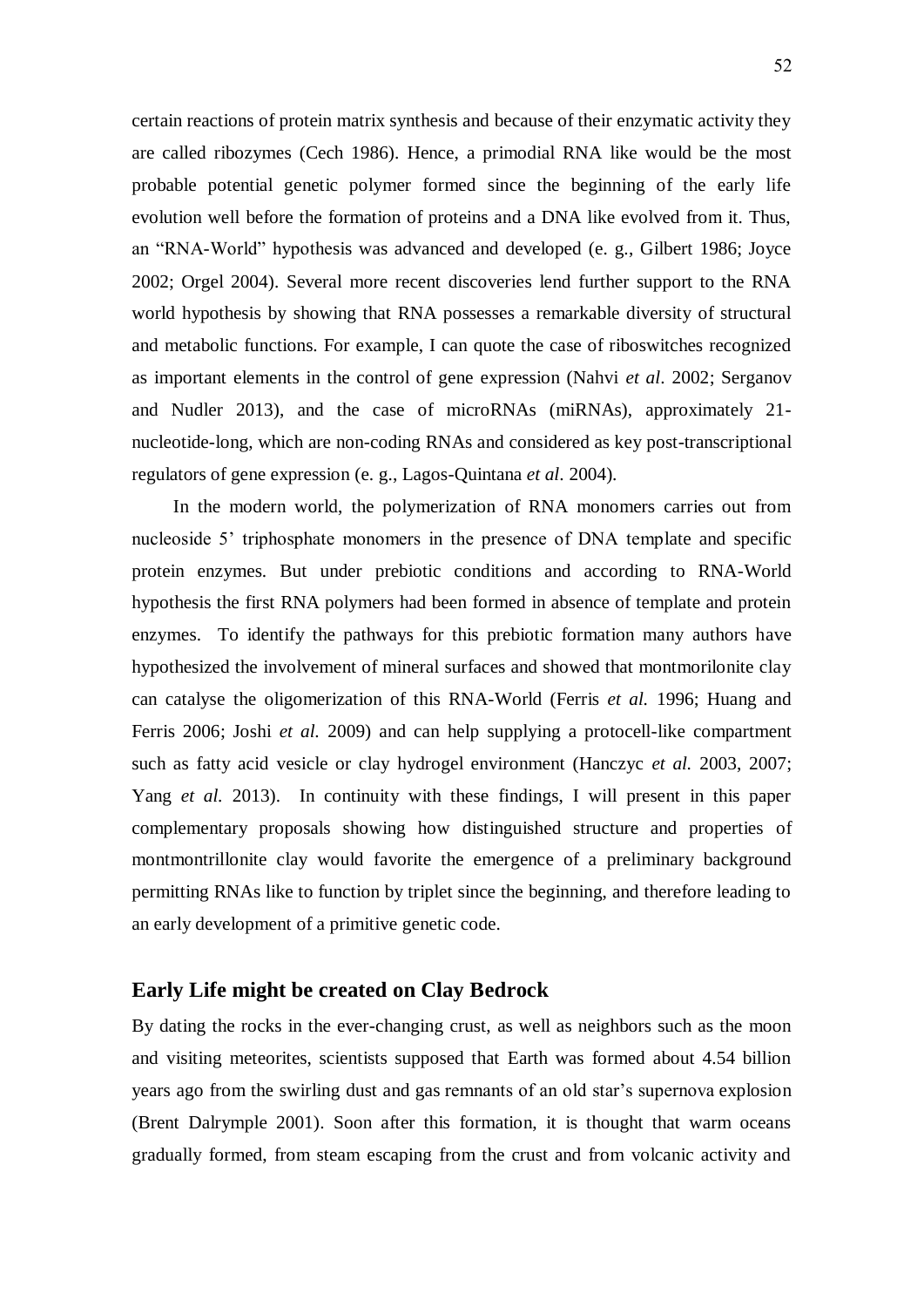icy meteorites and a primitive crust solidified and cooled to the point where liquid water could condense. Water began pooling into the first lakes, seas, and oceans. The interaction of water, heat, and rock set off the early life evolution that had lasted a very long time until the emergence of simple beings. In fact, the water is indispensable to any aspect of life from its first emergence until now because, among other things, in water many chemicals dissolve easily and therefore could be mixed together and reacted, because liquid water is the right temperature for chemical reactions to happen, and also because many chemicals have parts which are attracted to water and parts which are repelled by it. Hence syntheses of the first bio-molecules need very long period of a continual presence of water even in very slight amounts.

 As I will explain in the following the oceans conditions do not agree with the scenario that I will propose and, consequently, I consider that early life evolution would be happened rather within Earth's surfaces and more precisely on saturated bedrock made up by layers of soil rich in clay. In fact, in presence of water the clay, particularly montmorillonite, can form a so-called "filter cake" and enable soil layers to become quite impermeable. This impermeable bedrock in harmony with particular environmental conditions can keep at least a minimum amount of water during periods when no new water arrives at the level of this bedrock.

### **RNA, the Key Component of Primordial Life, might be formed in Clay**

There are three main groups of clay minerals: Kaolinite, Illite and Smectite. Clay rocks may contain a mixture of these minerals. The most common Smectite is Montmorillinite which is the main constituent of bentonite, derived by weathering of volcanic ash, and it is very likely to have been present on the Early Earth known by high levels of volcanic activity. Clay minerals have layer structures, each particle layer being comprised of two basic individual sheets. One, called a tetrahedral, is dominated by a plane of silicon atoms surrounded by oxygen atoms. The other is an aluminum/magnesium sheet known as octahedral sheet because each aluminum/magnesium atom and associated oxygens and hydroxyls comprise an eight sided building block or octahedron. Based on the number and arrangement of tetrahedral and octahedral sheets contained in the crystal units or layers, silicate clays are classified into two different groups: the 1:1 type minerals (one tetrahedral to one octahedral sheet) and the 2:1 type minerals (White 1987).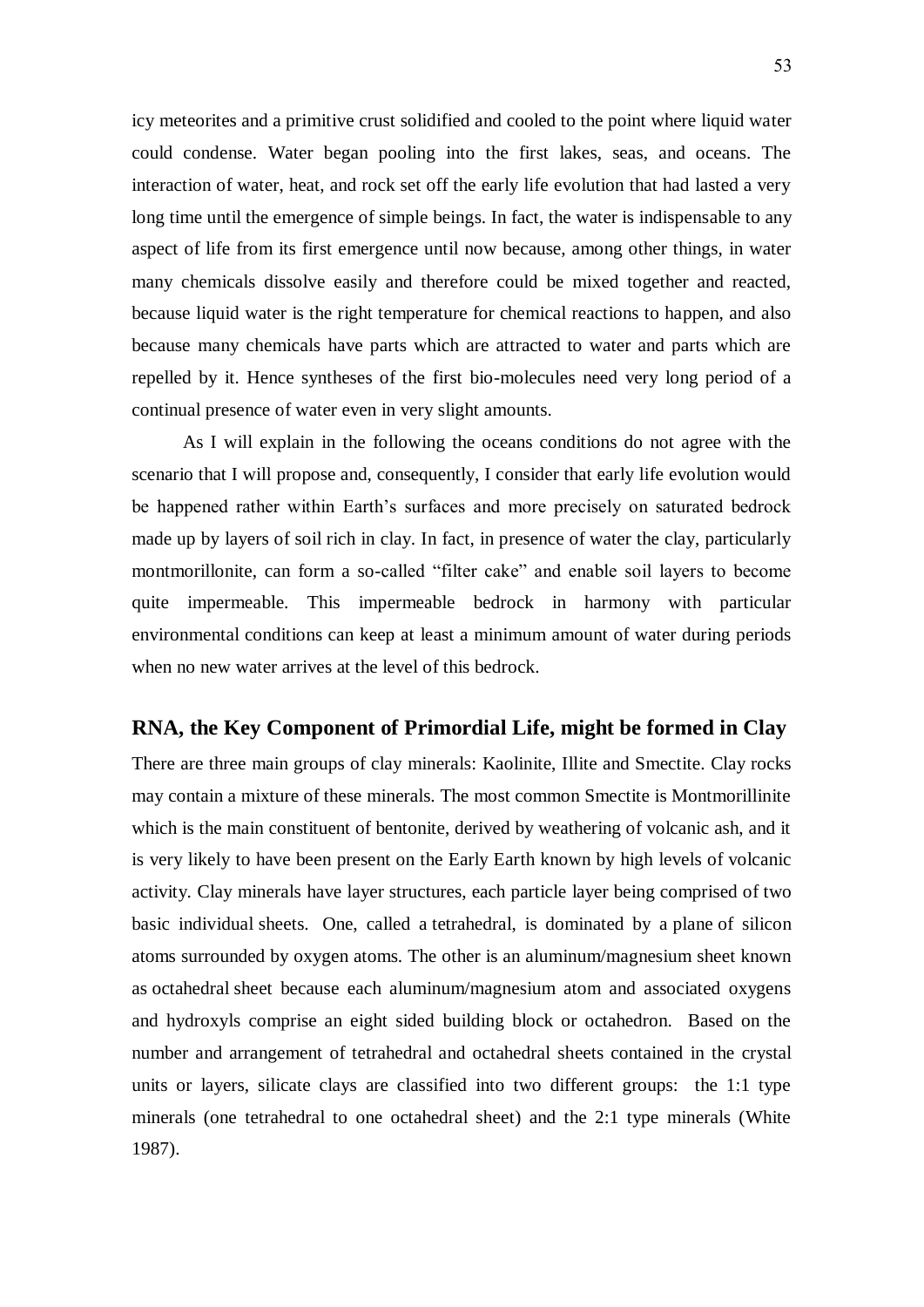Montmorillonite belongs to the 2:1 type: each layer is made up of an octahedral sheet sandwiched between two tetrahedral sheets with shared apical oxygen atoms (Fig. 1). With no defects or substitutions, its chemical formula would be  $\text{Al}_4\text{Si}_8\text{O}_{20}(\text{OH})_4$ . But usually there are other elements substituted for silicon and aluminium depending on their abundance when the montmorillonite was formed. The usual replacements elements are Fe<sup>2+</sup>, Fe<sup>3+</sup>, and Mg<sup>2+</sup> in place of  $Al^{3+}$  in the octahedral layers and  $Al^{3+}$  for  $Si<sup>4+</sup>$  in the tetrahedral layers (for review see White 1987; Liu and Zhang 2014). These substitutions, often non-equivalent (e.g. Mg for Al or Al for Si), lead to a net negative surface charge which can interact strongly by electrostatic forces with charge balancing cations. Owing to this peculiar structure, montmorillonite clay has several physicochemical properties such as a large surface area, high adsorption capacity, swelling and ion exchange. Many experimental studies were carried out for showing its key role in the early life evolution particularly during the formation of a pre-RNA World. In the following, I will try to put together some published results and conclusions with new complementary theoretical propositions in a synthesis scenario that I can present in three principal successive steps.



Fig. 1. Schematic illustration of montmorillionite clay mineral structure (2:1 type).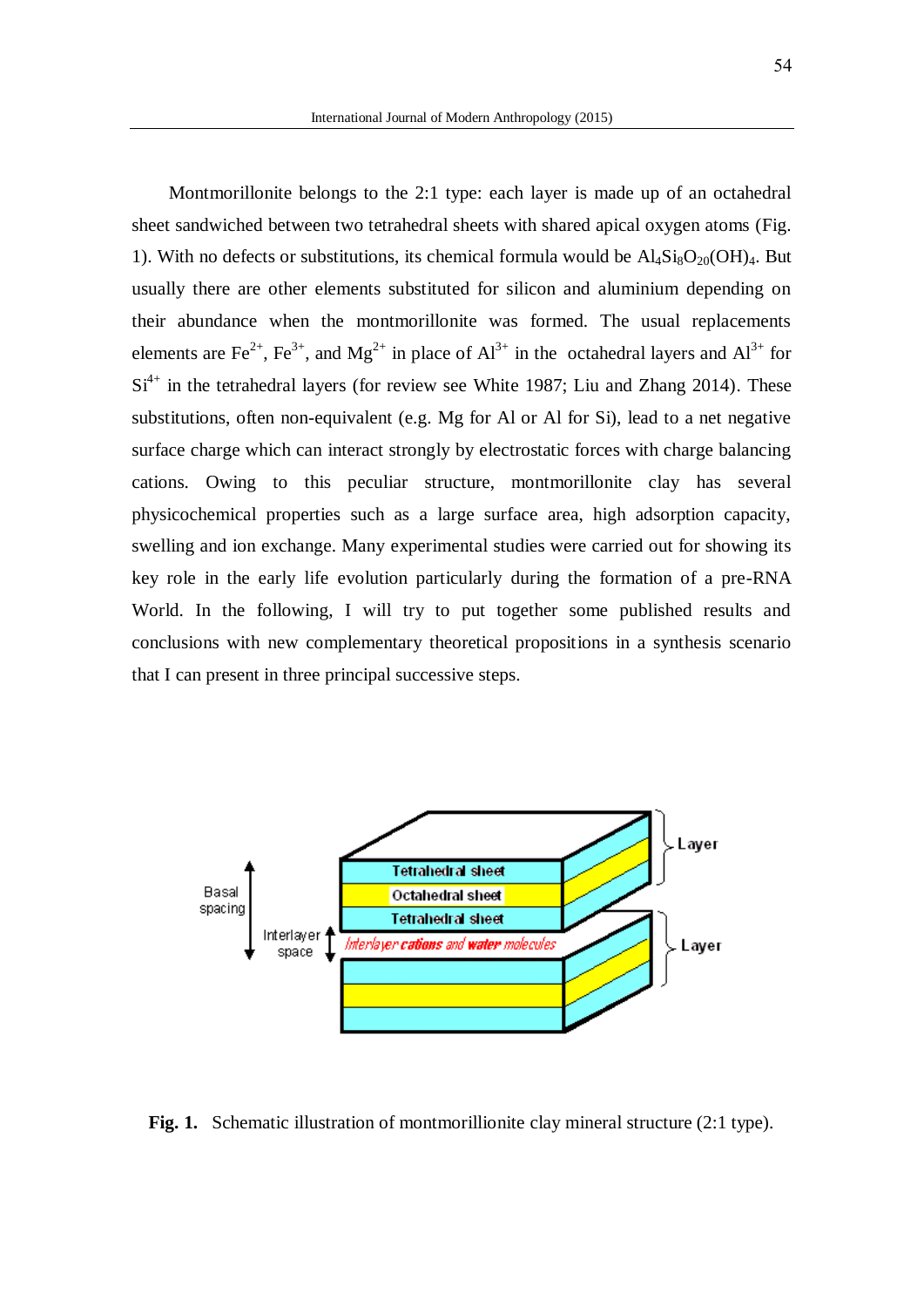#### *First Step: Oligomerization of RNA Nucleotides in Clay Interlayer Space*

 Montmrillionite clay can catalyze the formation of RNA oligomers in aqueous solution by joining activated mono RNA nucleotides to join together to form longer chains (Huang and Ferris 2006). The extent of catalysis depends on the magnitude of the negative charge on the montmorillonite lattice and the number of cations associated with it. Accordingly, in suitable experimental conditions, it is possible to obtain oligomers of 40 to 50-mers up to the length of small ribozymes (Joshi *et al.* 2009). In addition the sequence of RNA nucleotides so formed is not the results of a random synthetic process: (1) pyrimidine nucleotides elongate at a significantly slower rate than purine nucleotides, and (2) in presence of a mixture of right-handed (D) and left-handed (L) ribose, the formed dimmers are predominantly D-D or L-L, as opposed to mixed D-L (Joshi *et al.* 2000; Ferris 2005). In parallel to these experimental demonstrations on the possibility of the oligomreization of RNA nucleotides in montmorillonite clay, researchers are accomplished additional experiences aiming to find some details relating to the mechanism of this oligomerization.

 As noted above the layer surfaces of montmorillonite are charged negatively. When wetted, the level of abundance of these charges and the amount of water and cations present in the environment permit a variable space between layers occupied by entering water and cations; while when dried, these interlayer spaces are reduced and occupied by partially hydrated cations which hold the layers together. Thus montmorillonite is able to expand and contract its structures while maintaining its crystallographic integrity. Thanks to this ability, RNA nucleotide oligomerization would occur mainly in the interlayer space parallel to surface sheets of montmorillionite (Fig. 2). The following explanations deduced from experimental results come to support this consideration:

- The expanded interlayer space is wide enough to accommodate polymers (Mazo *et al*. 2008).

- The negative charges of the layer surfaces of montmorillonite, in addition to their strong interaction by electrostatic forces with charge balancing cations (mainly  $Na<sup>+</sup>$  and  $Ca^{2}$ ) existing in the interlayer space, they bind with positively charged organics, while neutral and negatively charged organics may also be absorbed. In the case of nucleotides they may bind by van der Waals forces between the silicate layer of the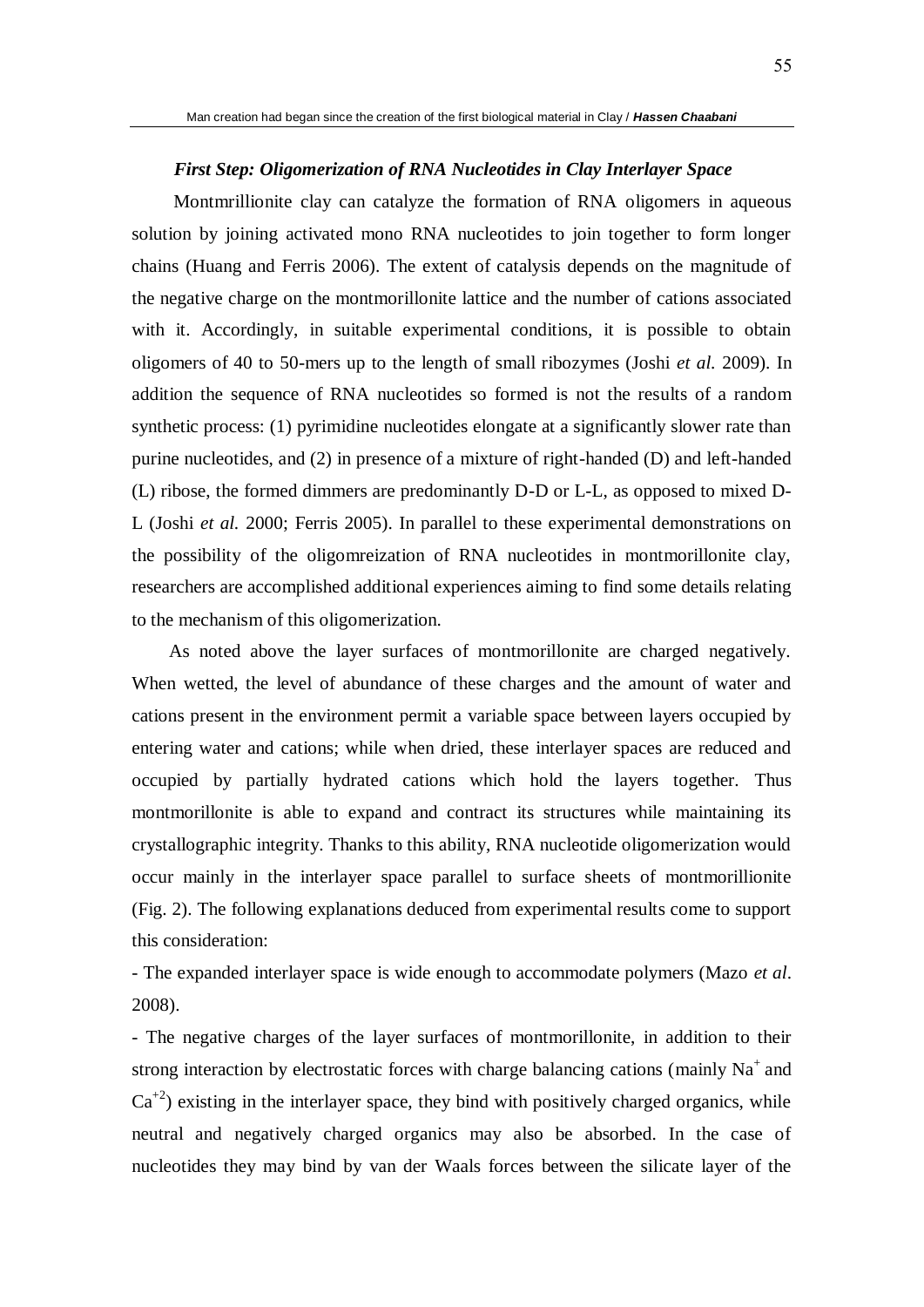montmorillonite and the purine and pyrimidine bases of the nucleotides, when the pH is near 7 (Kawamura and Ferris 1999; Ertem and Ferris 2000).

- The activated monomers react to form oligomers when they are intercalated between the layers of the montmorillonite. Namely, the interlayer provides an environment where the activated monomers are proximate and can readily react to form phosphodiester bonds (Joshi *et al.* 2009).

- X-ray diffraction studies revealed changes in layer separations of montmorillonite as reaction occurs (Aldersly *et al*. 2011).

 Accordingly, for a successful development of oligomerization process of RNA nucleotides in the interlayer space of montmorillionite clay, I propose that the interlayer space would be moderately expanded, namely in presence of relatively low amounts of water and cations (see Fig. 2). My proposal agrees with experimental results presented in the Joshi *et al.* paper (2009), and from which I could deduce the general following explanation: When cations (such as  $Na<sup>+</sup>$ ) and water are quite present in the environment and enter in high amounts in the interlayer regions by the attraction of the high negative charge on montmorillionite surfaces, they prevent the activated monomer from entering and consequently block the oligomerization. Thus, among other conditions, the catalystic role of montmorillonite could be possible when montmorillionite has not a high negative charge on its layer surfaces or it has a high negative charge but, in its environment, cations and water were present in relatively low amounts. I opt for the second eventuality that does not agree with the ocean conditions but it could fit in with the continent prebiotic environment during the Archaean era  $(\sim 3.5)$  billion years ago) at a more or less dry period but with a continual presence of a relatively low amount of water maintained, as I have already proposed, by a saturated clay bedrock.

 In fact during the Archaean era the initial salinity of the oceans was slightly higher to the modern value (1.5 to 2 times) (Knauth 1998, 2005), the ancient continent would contain a non high amount of cations (slightly higher than that of the present continent) and variable amounts of water under continental alternating dry and wet periods that, as I will explain, suitable for the formation of RNA oligomers and their evolution. In addition, the relatively high level of temperature varying between 55 °C to 85 °C (Knauth 2005) or far cooler  $\leq 40$  °C (Hren et al. 2009) during the Archaean era would not affect the interlayer space where oligomerization process occurs because the basal spacing of montmorillionite remains practically unchanged in the  $20 - 100$  °C temperature (Zhou *et al*. 1997).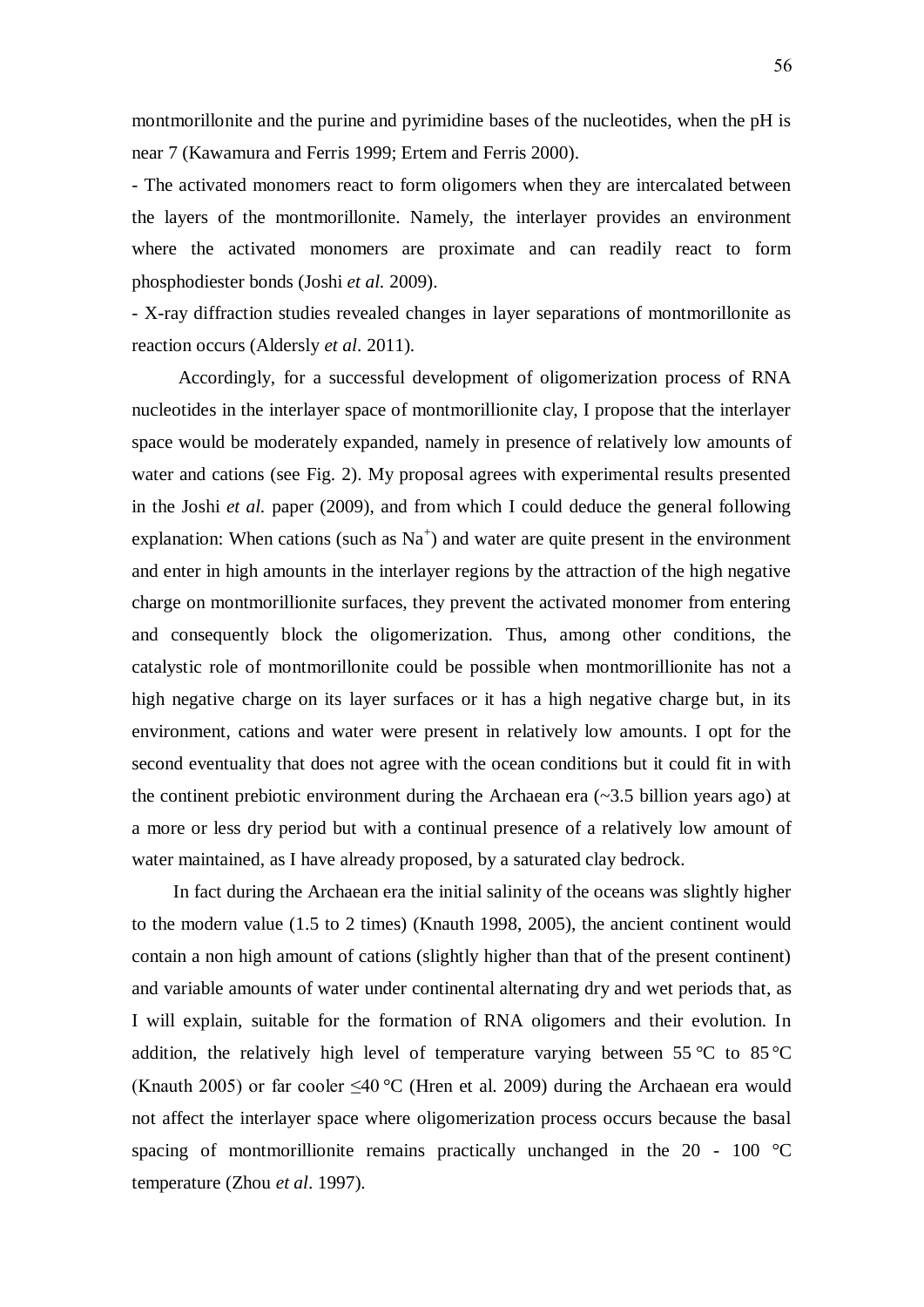

**Fig. 2.** Shematic representation of the formation of RNA oligomers in the interlayer space in presence of relatively low amount of cations and water molecules (first step)

 The variable interlayer space is estimated indirectly through approximated values of the basal spacing which is the distance between similar faces of adjacent layers (in other words it is the thickness of each layer plus the interlayer space, see Fig. 1). The basal spacing could vary from about 0.98 to  $1.8 + nm$  (e. g., White 1987) even to 2 nm (Brady and Weil 1996; Capkova *et al.* 1998). Exceptionally the basal spacing could continue to expanding more than 2 nm until the separation of layers. From these approximate estimations it would be reasonable to consider that layer thickness could be of about 0.98 nm while the interlayer space could reach 1.02 nm during the wetted state for given a basal spacing of 2 nm (Fig. 2). This situation concerns the second step that I can present as follows.

#### *Second Step: Fixation of Formed Trimers Perpendicularly to Surface Sheets:*

 As noted above the formation of innumerable RNA oligomers occurred in interlayer space parallel to surface sheets of montmorillionite during a relatively dry period on a saturated clay bedrock, mainly in continual presence of a low amount of water. When the climate changes in rainy period, water with cations diffuse within the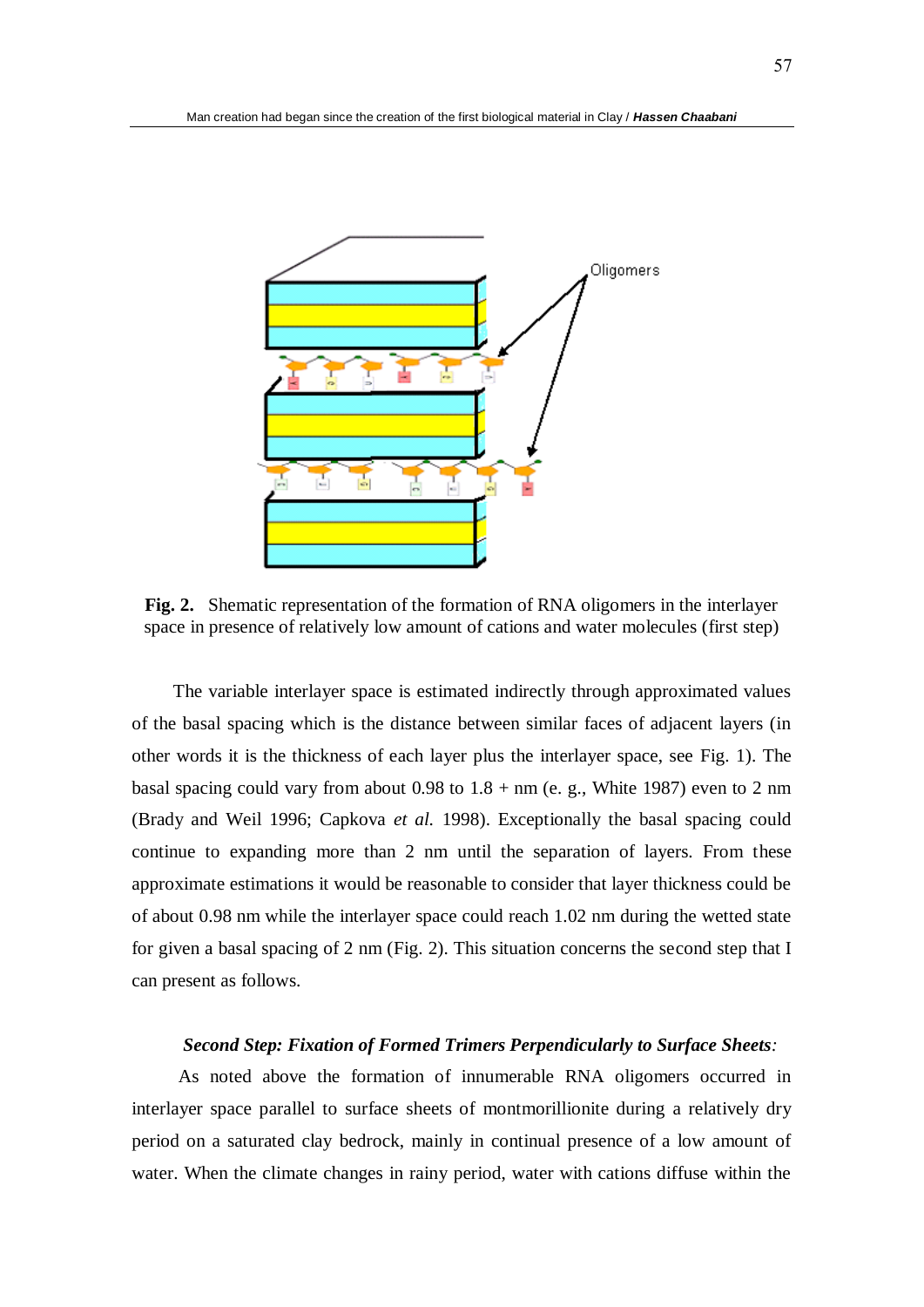interlayer space until the space reaches about 1.02 nm (corresponding basal spacing of 2 nm) (Fig. 3). Consequently, RNA oligomers come off the layer surfaces under the pressure of diffused water and cations for leaving the interlayer space by the other side. During this exit some trimers, being in position perpendicularly to the surfaces sheets of adjacent layers, come to touch by their two extremities the break edge of these surfaces because the length of the trimers is equal to the interlayer space of 1.02 nm: if we consider that the distance between two neighboring bases in RNA is approximately the same of that in one strand of DNA double helice of 0.34 nm, the length of an RNA trimers is about 0.34 nm  $x$  3 = 1.02 nm. As the edges of the surface sheets carry also charged sites (Sposito 1984), they could bind with each of the two extremities of the trimer (Fig. 3).



**Fig. 3.** Second step: Exit of formed oligomers from interlayer space and fixation of some trimers in position perpendicularly to the surfaces sheets of adjacent layers.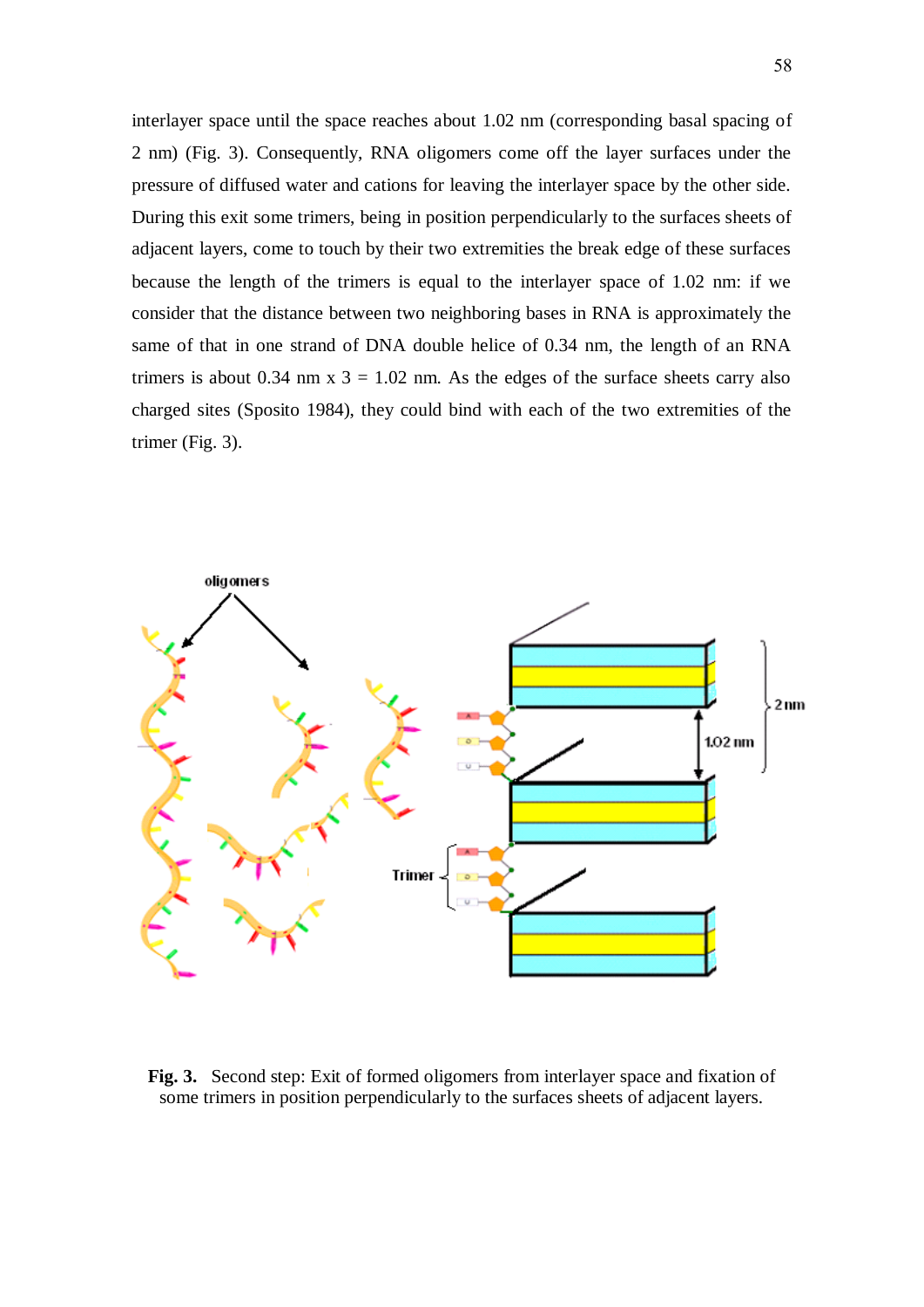#### *Thirst Step: Emergence of a Pre Codon - Anticodon Complex*

 According to the present scenario, the formed RNA oligomers are protect by the montmontmorillonite layers, but after their exit from the interlayer space they need a protection from some severe prebiotic conditions such as the relatively high temperature and the high amounts of UV and gamma ray radiations. For such protection, it was experimentally proved that montmorillionite clay can also catalysed the formation of closed vesicles from micelles composed of simple aliphatic carboxylic acids already present in the prebiotic environment and that particles of the clay and / or RNA oligomers could become encapsulated within these vesicles (Hanczyc *et al.* 2003, 2007). Thus, I propose that just at their exit from the interlayer space, in particular prebiotic conditions, RNA oligomers could be immediately encapsulated within micelles of fatty acid vesicles which provide protection and compartmented environments for further biochemical reactions (Fig. 4). Once formed, such vesicles can grow by incorporating fatty acid supplied as micelles and can divide without dilution of their contents by extrusion through small pores (Hanczyc *et al*. 2003). In addition these cell-like vesicles composed of fatty acids show enough permeability to nucleotides to allow nucleic acid elongation inside them (Mansy *et al.* 2008). They are also extremely thermostable and retain internal RNA and DNA oligonucleotides at temperatures ranging from 0°C to 100°C (Mansy and Szostak 2008).

 As show in the Figure 4, each fixed trimer would be encapsulation with the nearer attracted oligomer in a vesicle where a pre codon-anticodon could emerged: the accompanying oligomer would be evolved in transfer RNA (tRNA) like by binding one of its complementary sequence (anticodon) to the fixed trimer considered as a codon and by the fulfillment of other events such as the appearance of hairpin and the addition of new nucleotides that could enter through the membrane of such vesicle that I designate codon-anticodon vesicle. However, each free oligomer would be encapsulated sole or with others in a vesicle where they could be elongated by binding together and / or by adding new penetrated nucleotides for working out possible ribozymes.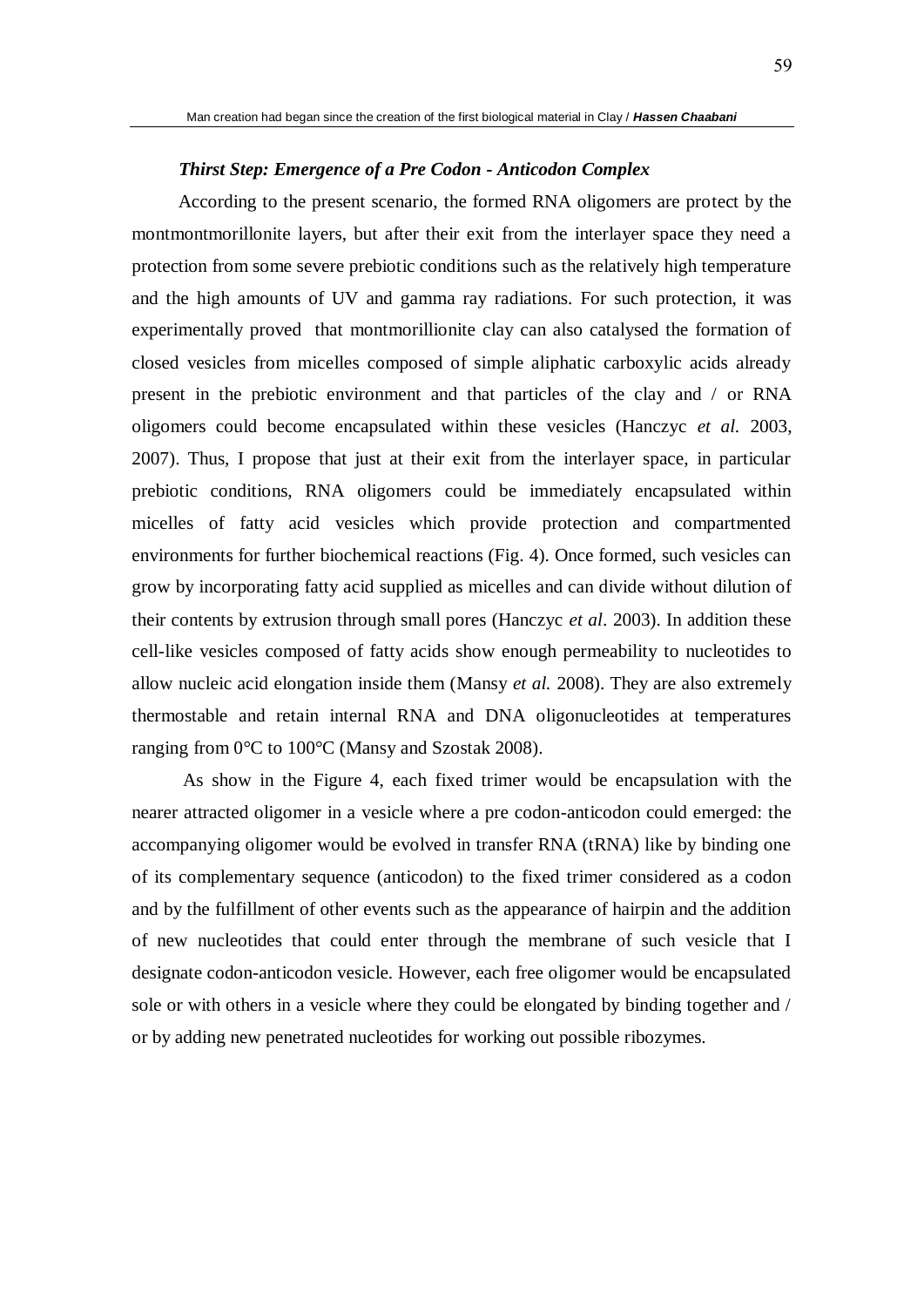

**Fig. 4.** Thirst step: emergence of pre codon-anticodon complexes in protective vesicles

 After this wet period and at the beginning of a relatively less humid or dry period, the amount of water begin again to be low and consequently the montmorillonite interlayer space decrease until reaching the state of a possible resumption of the formation of new RNA oligomers. However during the decrease of interlayer space, under the movement of the break edges of successive layers each codon-anticodon vesicle comes off the edges of clay layers and finds itself, out the crystal clay, on contact with the vesicle above and that below. Hence, these vesicles would merge for permitting the connection between nucleotides of successive triplets. Consequently a long chain of codon-anticodon complexes could appear within a long unique vesicle. This chain would represent the first particular operational RNA already linked to the corresponding tRNAs like.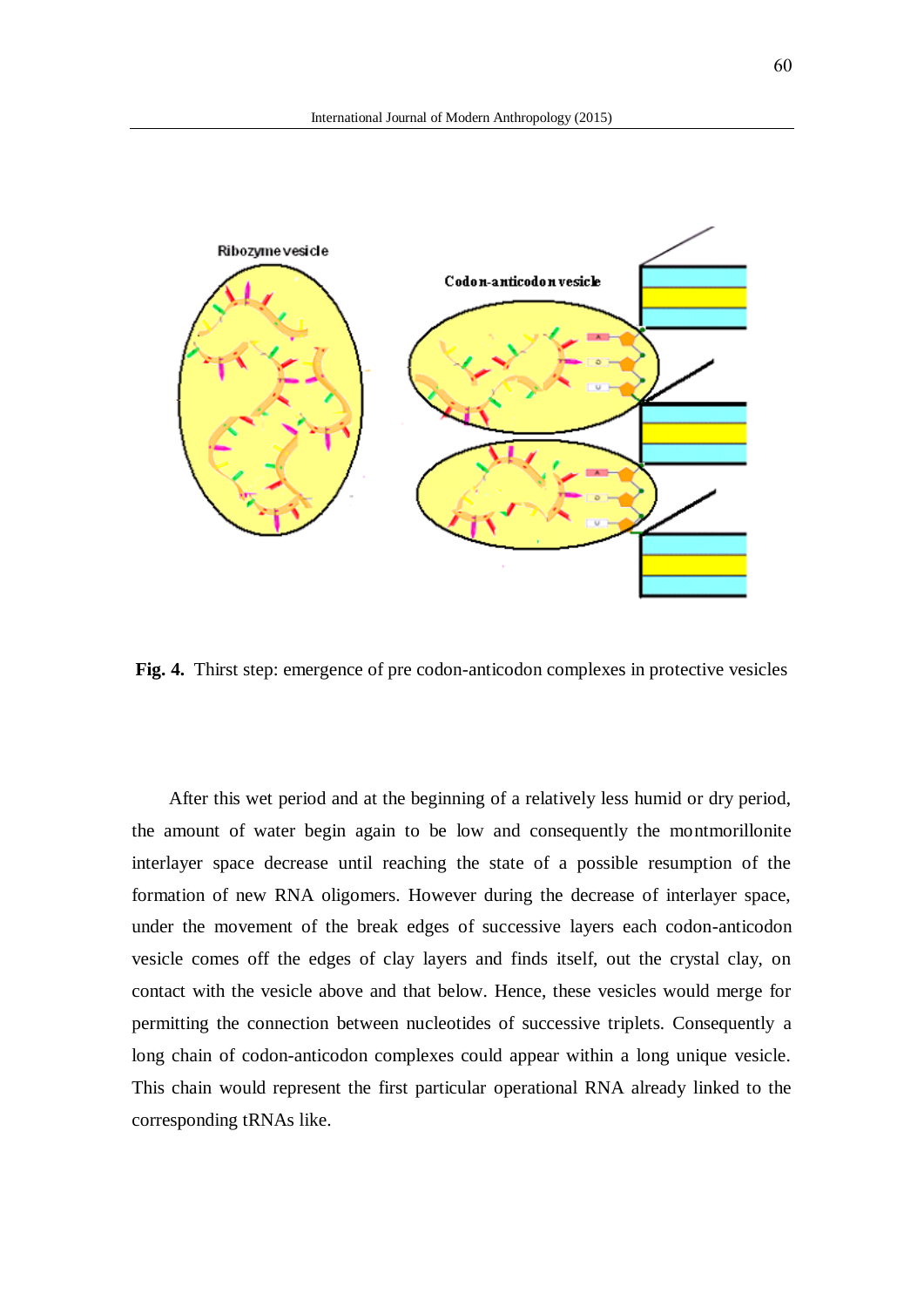The possible early emergence of a tRNA like is also advanced otherwise by some authors (e. g., Lacey and Staves 1990) who suggested that the tRNAs would be monophyletic having a single ancestor that gave origin to the diversity known today. In addition, a so early emergence of aminoacyl-tRNA synthetase enzymes was also suggested by other authors (Caetano-Anolles *et al.* 2013) who showed that the origin of the genetic code is tightly coupled to the history of aminoacyl-tRNA synthetase and their interactions with tRNA and the early emergence of the 'operational' RNA code. In the same way it was noted that the evolutionary pattern of diversification of tRNA may indicate how the chemical relationship between these molecules and aminoacyl-tRNA synthesases could have co-evolved to give origin to the system of correlation between anticodons and amino acids (Farias *et al*. 2014).

 Finally I can note that my proposition on the possibility of the emergence of a background of a triplet code since the beginning agrees with the early timing estimated to the development of the genetic code. In fact, as the latter has remained invariant in all organisms on earth since the emergence of the first beings, it was demonstrated, from a statistical analysis of tRNA, that this universal genetic code cannot be older than 3.8 ( $\pm$ 0.6) billion years and thus is not older than, but almost as older, our planet (Eigen *et al*. 1989). This approximate estimation of the genetic code age permits to think to the possibility of an extraterrestrial origin of this genetic code that could be formed in riboorganisms which achieved a primitive form of life long before the Earth was formed (José *et al*. 2010). Any one can deny the possible extraterrestrial origin of some organic molecules such as some amino acids and purines already found in meteorites, but for the genetic code is difficult to opt for as much as no convincing sign was found. On the other hand I think that this approximate age of genetic code of about 3.8 billion years is not in discordance with the possibility of its emergence on Earth. In fact the latter, formed at about 4.54 billion years ago, has a habitable environment from about 4.3 billion years ago and the age of the ancient discovered rock including simple beings is about 3.5 billion years ago (Hofmann *et al*. 1999). Hence, the early life evolution surely started well before this date, and the date of about 3.8 billion years ago could coincide with that of the first stage of early life evolution because this evolution had lasted a hung tract of time for leading to the formation of first cell and because rocks of such great antiquity are rare, and possible rocks with earlier fossils have not yet been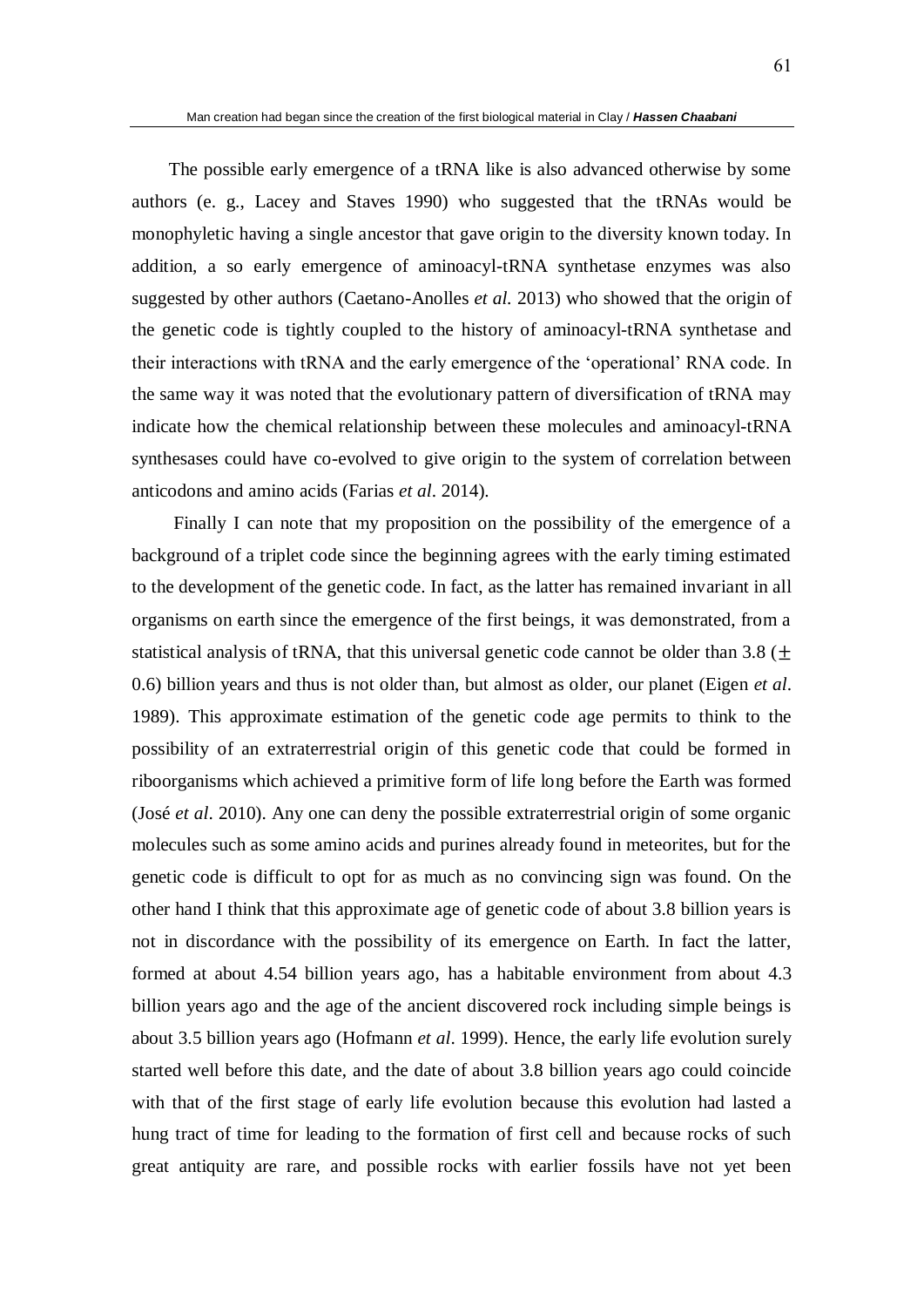discovered. However, the age of genetic code so estimated agrees with my proposition that the background of genetic code by triplet was formed since the beginning.

### **Conclusion**

Several problems related to the origin of life are not yet resolved particularly the fact that we cannot provide plausible conditions and mechanisms for the pre-biotic formation of the different elements involved in the early life evolution. However some observations such as those of the involvement of clay minerals in the polymerization of bio-molecules on early Earth would be promising for a better research progress. These observations agree with the conclusion, deduced from Qur'an that the man creation had begun a very long period of time before his emergence and it had begun with the creation of his earthy and clayey nature in clay. In this paper I have presented a hypothetical synthesis scenario in which dispersed published data were brought together with new complementary insights for showing how montmorillonite clay could be the cradle of the creation of the first biological material that after about 3.5 milliards years of evolution had led to the emergence of modern man. First, opting for an early life evolution within Earth's surfaces, I have proposed that the continual presence of a minimum amount of water indispensable for chemical reactions could be possible if early life has originated on saturated clay bedrock. Second, I consider that the formation of the key component of primordial life, RNA like, would be accomplished in montmorillonite clay. In fact the interlayer space of the latter represents the ideal place for the oligomerization of RNA nucleotides by favoring their binding as they found in its 2-dimensional crowded parallel to the layer sheets and by favoring the protection of formed RNA oligomers from severe prebiotic environment conditions. In addition, in suitable conditions the formed RNA oligomers leave the interlayer space and during their exit some trimers, changing their position perpendicularly to surfaces sheets, bind each of their two extremities with the edges of sheets given that the length of the trimer is equal to the interlayer space during the wetted state. The possible encapsulation of each fixed trimer with the nearer attracted oligomer in a vesicle would represent the start point of the emergence of a preliminary background of a triplet code. This agrees with the early timing estimated to the development of the genetic code. The present hypothetic synthesis scenario would open up new tracks for future experimental research works that could check at least some of the present new proposals.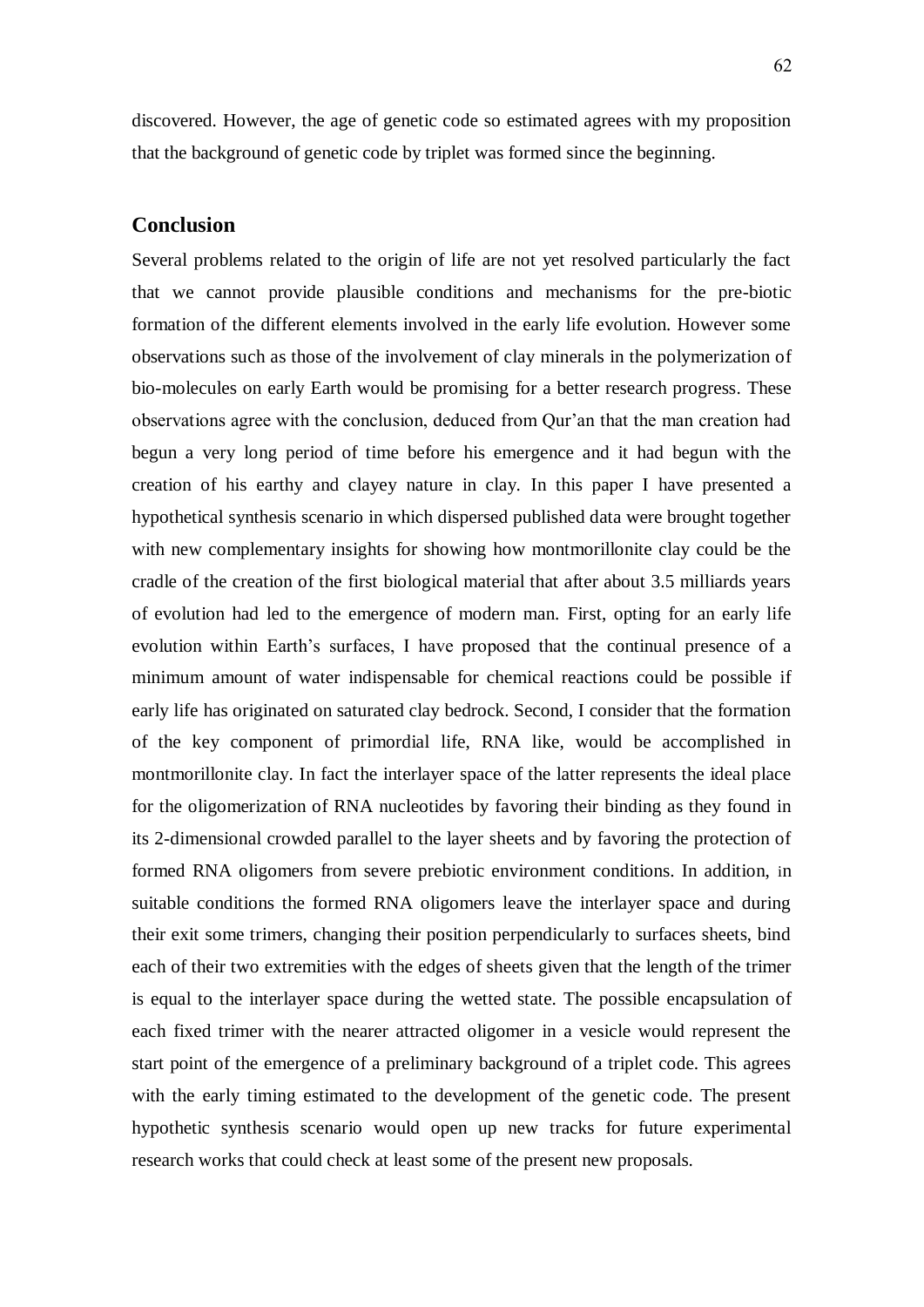# **References**

Aldersly, M.F., Joshi, P.C., Price, J.D. & Ferris, J.P. (2011). Mechanism of montmorillonite catalysis in the Formation of RNA oligomers. Part II. *Applied Clay Science* **54**, 1-14

Brady, N.C. & Weil, R.R. (1996). The nature and properties of soil. Prentice- Hall, International, Inc. London.

Brent Dalrymple, G. (2001). The age of the Earth in the twentieth century: a problem (mostly) solved. *Geological Society, London, Special Publications* **190**, 205-221

Caetano-Anollés, G., Wang, M. & Caetano-Anollés, D. (2013). Structural Phylogenomics Retrodicts the Origin of the Genetic Code and Uncovers the Evolutionary Impact of Protein Flexibility. *PLoS ONE* **8**(8), e72225

*Čapková, P., Driessen, R.A.J., Numan, M., Schenk, H., Weiss, Z. & Klika, Z. (1998). Molecular Simulations of Montmorillonite Intercalated with Aluminum Complex Cations. Part II: Intercalation with Al(OH)3-Fragment Polymers.* Clays and Clay Minerals *46(3), 240-244*

Chaabani, H. (2006). " Laws of Human Creation under lights of the Science and the Qur'an" سنن خلق اإلنسان تحت أضواء العلم ونور القرآن Les Imprimeries Reunies, Tunis, Tunisia, 2006

*Chaabani, H. (2012). Insights on the history of Anthropology: its emergence in the wider Middle East before it existed as a discipline.* International Journal of Modern Anthropology*.. 5, 80 – 87.* 

*Chaabani, H. (2014). Contribution of Genetics in the Recent Human Evolution Study: Knowledge, Problems and Future Prospects. A*ustin Journal of Genetics and Genomic Research*. 1, (1) pp. 6.* 

Cech, T.R. (1986). A model for the RNA-catalyzed replication of RNA. *Proc. Nat. Acad. Sci. USA* **83**, 4360-4363

Crick, F.H.C. (1968). The origin of the genetic code. *Journal of Molecular Biology* **38**,367-379

Eigen, M., Lindemann, B.F., Tietze, M., Winkler-Oswatitch, R., Dress, A. & von Haeseler, A. (1989). How old is the genetic code? Statistical geometry of tRNA provides an answer. *Science* **244** (4905), 673-679

Ertem, G. & Ferris, J.P. (2000). Sequence- and regio-selectivity in the montmorillonite catalyzed synthesis of RNA. *Orig. Life Evol. Biosph.* **30**, 411-422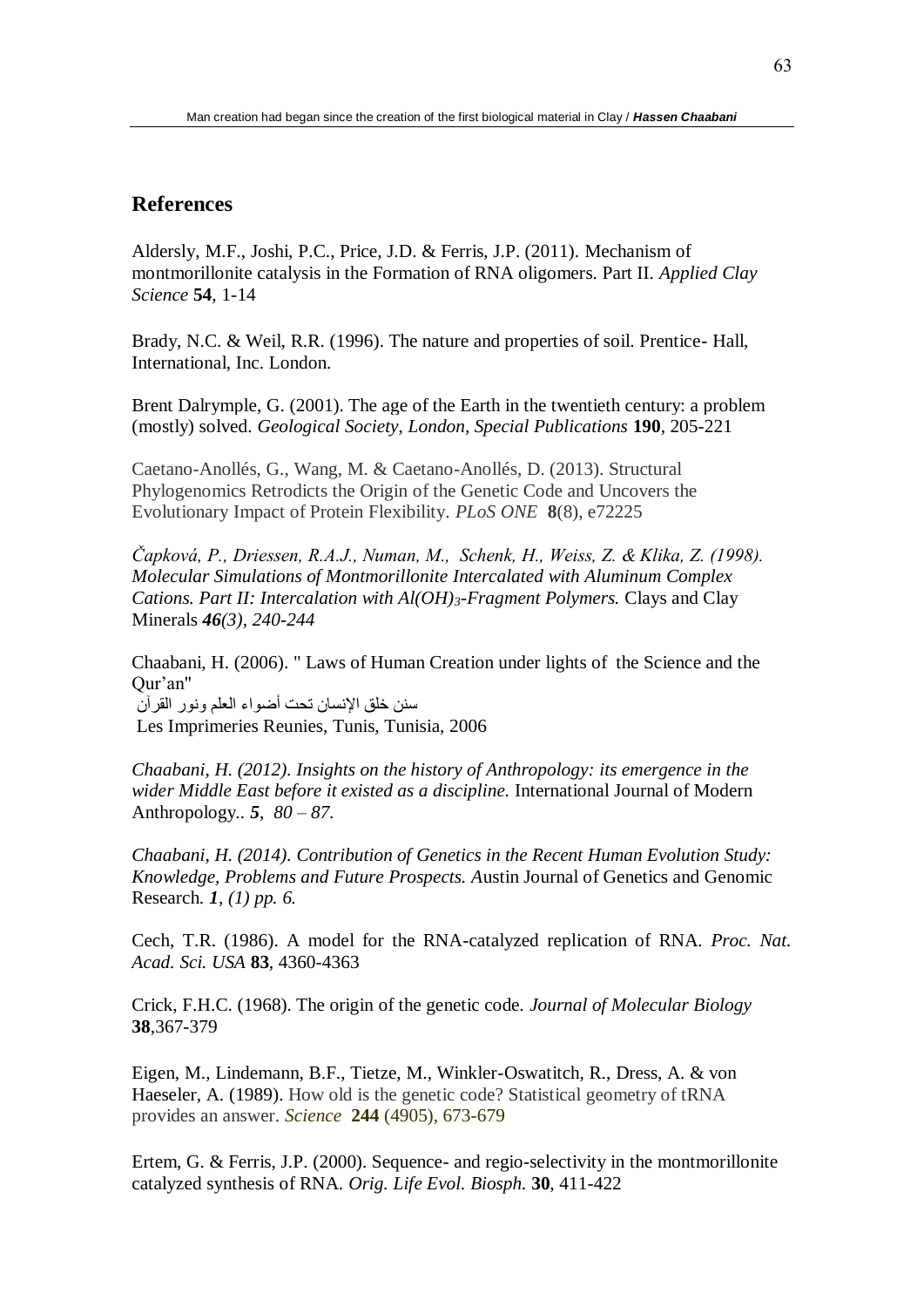Farias, S.T., do Rego, T.G. & José, M.V. (2014). Evolution of transfer RNA and the origin of the translation system. *Front. Genet*. **5**, 303-306

Ferris, J.P., Hill, Jr. A.R., Liu, R. & Orgel, L.E. (1996). Synthesis of long prebiotic oligomers on mineral surfaces. *Nature* **381**, 59-61

Ferris, J.P. (2005). Mineral Calalysis and prebiotic synthesis: Montmorillonite-Catalyzed formation of RNA. *ELEMENTS* **1**, 145 – 149

Gilbert, W. (1986). The RNA World. *Nature* **319**, 618.

Hanczyc, M.M., Fujikawa, S.M. & Szostak, J.W. (2003). Experimental Models of Primitive Cellular Compartments: Encapsulation, Growth, and Division. *Science* **302** (5645), 618- 622

Hanczyc, M.M., Mansy, S.S. & Szostak, J.W. (2007). Mineral Surface Directed Membrane Assembly. *Orig. Life Evol. Biosph.* **37** (1), 67-82

Hofmann, H.J., Grey, K., Hickman, A.H. & Thorpe, R. (1999). Origin of 3.45 Ga coniforn stromatilites in warrawoona group, Western Australia. *Bull. Geol. Soc. Am.* **111**, 1256-1262

Hren, M.T., Tice, M.M. & Chamberlain, C.P. (2009). Oxygen and hydrogen isotope evidence for a temperature 3.42 billion years ago. *Nature* **462**, 205-208

Huang, W. & Ferris, J.P. (2006). One-step, regioselective synthesis of up to 50-mers of RNA oligomers by montmorillonite catalysis. *J. Am. Chem. Soc.* **128**, 8914–9

José, M.V., Morgado, E.R., Govezensky, T. & Aguilar I. (2010). How Universal is the Universal Genetic Code? A Question of ExtraTerrestrial Origins. *Journal of Cosmology*  **5**, 854-874

Joshi, P.C., Pitsch, S. & Ferris, J.P. (2000). Homochiral selection in the montmorillonite-catalyzed and uncatalyzed prebiotic synthesis of RNA. *Chemical Communications* **2000**, 2497-2498

Joshi, P.C., Aldersley, M.F., Delano, J.W. & Ferris, J.P. (2009). Mechanism of Montmorillonite Catalysis in the Formation of RNA Oligomers. J. Am. Chem. Soc. **131** (37), 13369–13374

*Joyce, G.F. (2002). The antiquity of RNA-based evolution.* Nature *418, 214–221* 

Kawamura, K. & Ferris, J.P. (1999). Clay catalysis of oligonucleotide formation: kinetics of the reaction of the 5′-phosphorimidazolides of nucleotides with the non-basic heterocycles uracil and hypoxanthine. *Orig. Life Evol. Biosph.* **29**, 563–591 Knauth,,L.P. (1998). Salinity history of the Earth's early ocean. *Nature* **395**, 554–555